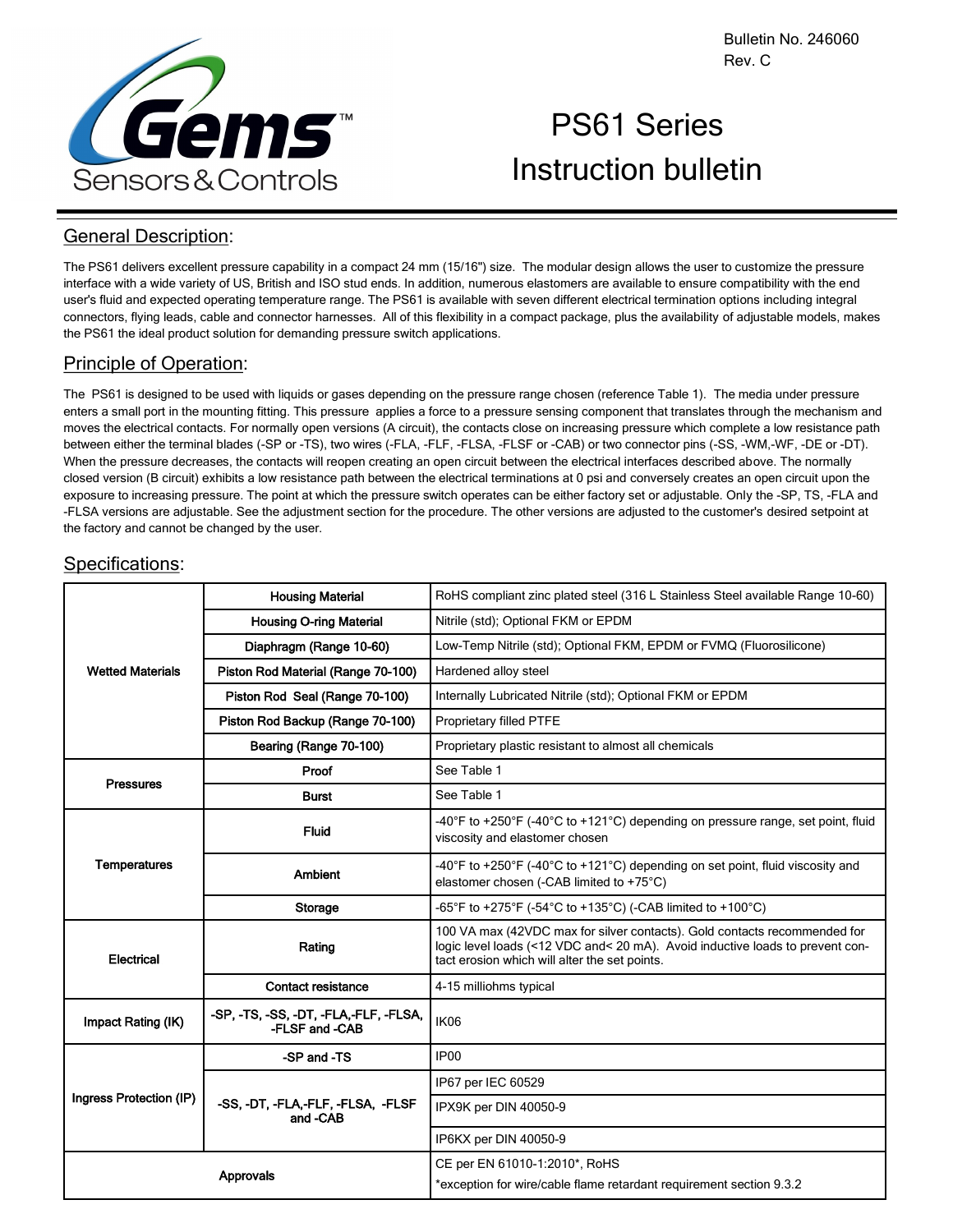# Installation and Mounting:

- 1. For all straight thread units, an O-ring or washer seal of the appropriate material, durometer and size is required to seal the pressure switch to the customer's port. The chart below details the O-ring Gems supplies as standard with a unit. The O-ring material will be of the same elastomer family as the seal material chosen during product specification. It is the customer's responsibility to ascertain the suitability of the O-ring compound, durometer and temperature range with their application.
- 2. Tighten the sensor to the applicable rotation outlined in note 3 (tapered threads) or torque given in the table below (straight threads) using a 15/16 or 24 mm crows foot or open end wrench. Do not apply torque of any kind to any of the plastic components. Over-torqueing of the pressure switch could permanently damage or weaken the sensor. \*Values are for reference and may vary due to material selection and application.
- 3. 1/8 or 1/4 NPT sensors: After applying heavy duty Teflon tape or high pressure thread paste to the male threads, tighten the pressure switch 1.5 to 2.5 turns past finger tight engagement. Over-torqueing of the pressure switch could permanently damage or weaken the sensor.

| <b>Thread Sizes</b>         | <b>O-ring or Washer</b>  | Torque*                                                                           |  |  |
|-----------------------------|--------------------------|-----------------------------------------------------------------------------------|--|--|
| <b>1/8 NPT</b>              | N/A                      | See Note 3                                                                        |  |  |
| <b>1/4 NPT</b>              | N/A                      | See Note 3                                                                        |  |  |
| 7/16-20 SAE J1926-2         | 3-904, 90 duro           | 20-22 N-m (14.8-16.2 lbf-ft)                                                      |  |  |
| 9/16-18 SAE J1926-2         | 3-906, 90 duro           | 45-49.5 N-m (33.2/36.5 lbf-ft)                                                    |  |  |
| 1/8-28 G style per ISO228-1 | N/A (Dowty® recommended) | 9-9.8 N-m (6.6-7.3 lbf-ft) (Range 10-60 only)                                     |  |  |
| 1/4-19 G style per ISO228-1 | N/A (Dowty® recommended) | 35-38.5 N-m (25.8-28.4 lbf-ft)                                                    |  |  |
| M10x1.0 per ISO 6149-2      | 8.1MMx1.6MM, 90 duro     | 20-22 N-m (14.8-16.2 lbf-ft)<br>16.4-18 N-m (12.1-13.3 lbf-ft) (Range 70-80 only) |  |  |
| M12x1.5 per ISO 6149-2      | 9.3MMx2.2MM, 90 duro     | 35-38.5 N-m (25.8-28.4 lbf-ft)                                                    |  |  |
| M14x1.5 per ISO 6149-2      | 11.3MMx2.2MM, 90 duro    | 45-49.5 N-m (33.2-36.5 lbf-ft)                                                    |  |  |

4. Electrical termination. The PS61 is available with a wide variety of electrical terminations. Connecting these options properly will ensure the IP ratings are met and the electrical performance is maintained. See the chart below for recommended practices. Remember to follow safe wiring practices and abide by all electrical codes. An over current device of appropriate size and style is required to ensure adherence to CE.

| <b>Electrical Termination:</b> | <b>Description</b>                                                  | Recommended mating termination                                                               |  |  |
|--------------------------------|---------------------------------------------------------------------|----------------------------------------------------------------------------------------------|--|--|
| -SP                            | 1/4"x.032" Male Spades                                              | Insulated 1/4" female quick connects crimped to wire of appropriate temperature and ampacity |  |  |
| -TS                            | 6-32 Terminal Screws                                                | 18-24 AWG wire of appropriate temperature and ampacity                                       |  |  |
| -SS                            | Integral AMP Superseal 1.5                                          | Amp 282080-1 connector with wire/cable appropriate sockets                                   |  |  |
| -DT                            | Integral Deutsch DT04-2P                                            | DT06-2S mating connector with wire/cable appropriate sockets                                 |  |  |
| -DE                            | Deutsch DT04-2P harness                                             | DT06-2S mating connector with wire/cable appropriate sockets                                 |  |  |
| -WM                            | Weather pack 12010973 hsq with two<br>12089040 pins wire harness    | Weather pack 12015792 hsq with wire/cable appropriate sockets                                |  |  |
| -WF                            | Weather pack 12015792 hsq with two<br>12089188 sockets wire harness | Weather pack 12010973 hsg with wire/cable appropriate pins                                   |  |  |
| $-CAB$                         | 18 AWG, 75°C PVC jacketed cable                                     | Application dependent                                                                        |  |  |
| -FL (all styles)               | SAE J1128 105°C wire                                                | Application dependent                                                                        |  |  |

5. The PS61 will function in any orientation. However, it is recommended to mount the switch to maximize gravitational drainage around the electrical interfaces. The use of protective shields to guard against particle impact and pressure washing is also recommended. Proper ingress protection is only maintained when harnesses and connectors of suitable IP ratings are utilized and properly installed. Ingress protection ratings may become IP00 without proper electrical terminations. The PS61 is not suitable for wet locations and not rated for altitudes greater than 2000 meters.

## Wiring Diagram: (0 PSIG)

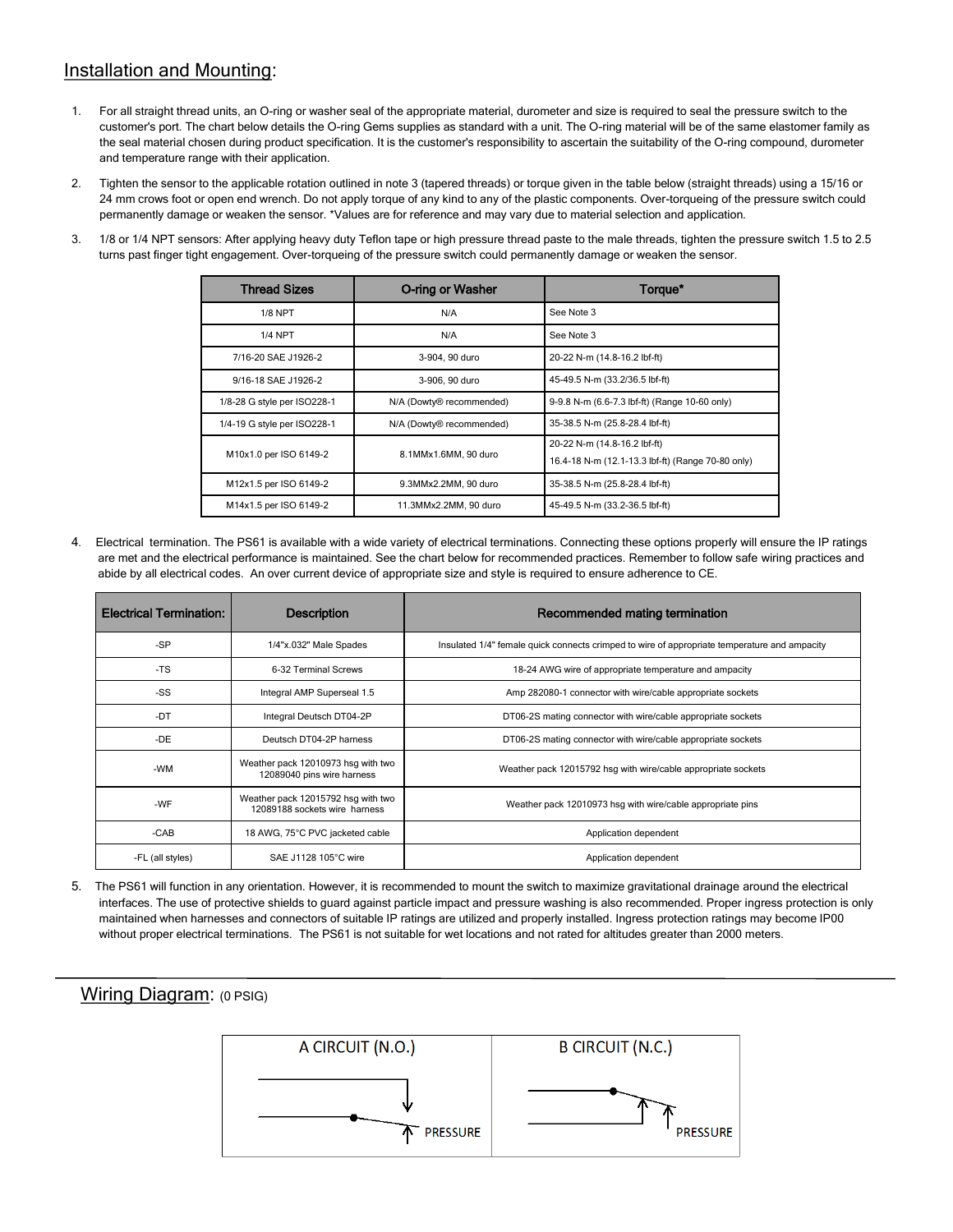# Unit Types:



| PRESSURE RANGE CODES AND PERFORMANCE |           |                   |                              |                                          |                               |                       |                       |  |  |
|--------------------------------------|-----------|-------------------|------------------------------|------------------------------------------|-------------------------------|-----------------------|-----------------------|--|--|
| Pressure Range  <br>Code             | Style     | Recommended Media | <b>Pressure Range</b>        | Repeatability <sup>1</sup>               | Average Deadband <sup>2</sup> | <b>Proof Pressure</b> | <b>Burst Pressure</b> |  |  |
| 10                                   | Diaphragm | Liquids & Gases   | 10-60 psig (0.7-4.1 bar)     | $\pm 1.5$ psi (0.10 bar) +3% of setting  | 12% of setting                | 6,000 psi (414 bar)   | 9,000 psi (620 bar)   |  |  |
| 20                                   |           |                   | 40-150 psig (2.8-10.3 bar)   | $\pm 2.5$ psi (0.17 bar) +3% of setting  | 13% of setting                |                       |                       |  |  |
| 30                                   |           |                   | 75-275 psig (5.2-19 bar)     | $\pm 3.75$ psi (0.26 bar) +3% of setting | 13% of setting                |                       |                       |  |  |
| 40                                   |           |                   | 150-500 psig (10.3-34.5 bar) | $\pm 5$ psi (0.34 bar) +3% of setting    | 14% of setting                |                       |                       |  |  |
| 50                                   |           |                   | 275-800 psig (19-55.1 bar)   | $\pm 8$ psi (0.55 bar) +3% of setting    | 15% of setting                |                       |                       |  |  |
| 60                                   |           |                   | 400-1350 psig (27.6-93 bar)  | $\pm 13$ psi (0.90 bar) +3% of setting   | 17% of setting                |                       |                       |  |  |
| 70                                   | Piston    | Liquids           | 510-1235 psig (35-85 bar)    | $\pm 30$ psi (2.1 bar) +4% of setting    | 14% of setting                | 7,000 psi (483 bar)   | 22,000 psi (1517 bar) |  |  |
| 80                                   |           |                   | 800-1960 psig (55-135 bar)   | $\pm 48$ psi (3.3 bar) +4% of setting    | 17% of setting                |                       |                       |  |  |
| 90                                   |           |                   | 1835-3115 psig (125-215 bar) | $\pm 110$ psi (7.6 bar) +6% of setting   | 21% of setting                |                       |                       |  |  |
| 100                                  |           |                   | 2970-4350 psig (205-300 bar) | $±190$ psi (13.1 bar) $+6\%$ of setting  | 24% of setting                |                       |                       |  |  |

#### Performance Notes:

<sup>1</sup>Repeatability and setpoint of units will vary depending on temperature, fluid viscosity, cycle rate and ramp rate. Repeatability values are based on room temperature. Long term inactuation will lead to a higher initial setpoint reading due to the non-linear behavior of the elastomer diaphragms or seals. Fluids with low and stable viscosities over the expected temperature range will exhibit better performance.

 ${}^{2}$ Deadband values are an approximation at room temperature with nitrogen or compressed air (Ranges 10-40) or a 100 Cp fluid (Ranges 40-100). At lower temperatures and/or higher fluid viscosities the deadband will be much larger than the value shown. At high fluid temperature and a rapid cycle rate, the deadband may be lower than the approximations given. Please consult the factory if specific statistical analysis is required.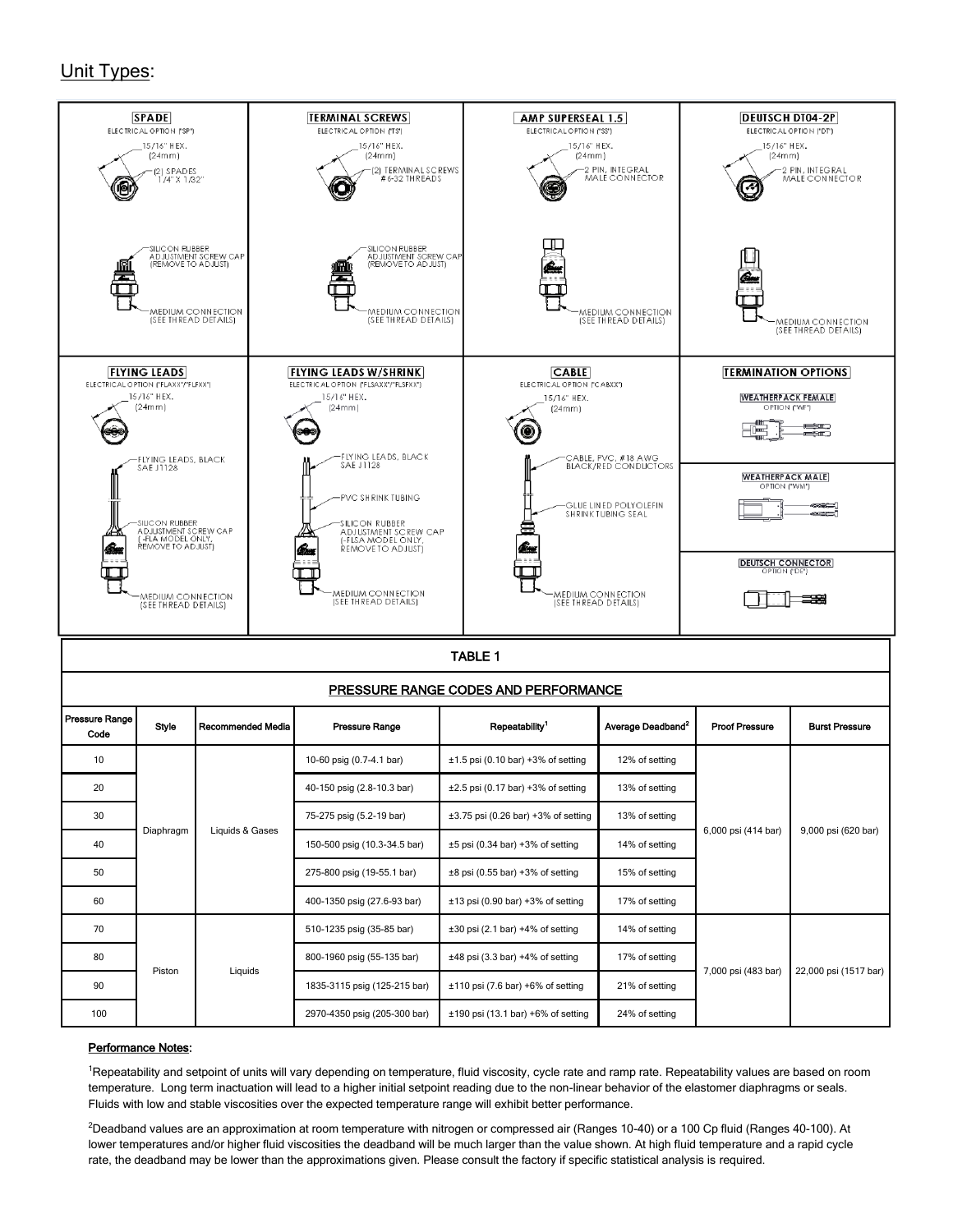## Adjustment:

Warning: Only the -SP, -TS, -FLA and -FLSA models are adjustable.

Warning: All adjustments shall be performed while applying a controlled and monitored hydraulic pressure using fittings and hardware of appropriate pressure capability. The electrical contacts shall also be monitored by a digital multimeter or by using LED indicator lights of suitable electrical rating to avoid damaging the contacts.

Danger: The adjustment screw is electrically conductive to the contacts. Therefore, to prevent an electric shock always use insulated tools and only monitor the circuit with a digital multimeter or low voltage (<12 VDC) LED lights while adjusting the setpoints. Never contact any wire, cable, connector pin or terminal blade with a conductive portion of the adjusting tool while adjusting the switch.

Tools Required: A 5/32" (4 mm) security style hex key is required to adjust the setpoint. The security hole must be 0.102" (2.6 mm) diameter minimum with a 0.13" (3.3 mm) minimum depth . The use of a standard 5/32" (4 mm) hex key will cause damage to the actuator tip and prevent the user from achieving the high end of the setpoint range due to the hex key "camming" out.

- 1. Accessing the Adjuster: Remove the black silicone rubber cap. See the enclosed configuration drawing for the location based on the specific model. It is either between the two terminal blades on units with Spade or Terminal Screw terminations or located between the wire exits on units with flying leads.
- 2. Adjusting the setpoint: Insert the hex key and rotate slightly in either direction until the hex flats engage. Increase the pressure applied to the switch while monitoring both the pressure and the continuity of the switch. Note the pressure at which the continuity changes (circuit open to closed for A circuits; circuit closed to open for B circuits). Lower the pressure back to ambient. If the setpoint desired is higher than the noted pressure, turn the hex key clockwise to increase the setpoint. Raise the pressure again until the continuity changes. Note the new setpoint. Decrease the pressure to ambient. If the setpoint is now lower than desired, rotate the hex key counterclockwise to lower the setpoint. Keep raising and lowering the pressure and rotating the hex key until the desired setpoint is obtained. This typically takes a few attempts to achieve the target setpoint. Best results are obtained if small (less than 1 turn) rotational movements of the adjustment screw are made at one time. The adjustment range is engraved on the hex flats of the switch for reference. Any rising or falling setpoints can be obtained within the range listed with proper adjustment.

Field Locking of the Adjustment Screw (if req'd): The adjustment screw is self-locking from the factory. However, in high vibratory and applications where the field adjustment will be repetitive, it may be desirable to increase the factory's self-locking breakaway torque. Gems recommends that 1 drop of Loctite (r) 290 dispensed from an 0.020" diameter syringe tip be applied to the adjustment screw and it's electrical housing interface.

Warning: Loctite 290 is a penetrating Loctite. Therefore, it is critical to prevent Loctite from being applied to the center of the adjustment screw where the actuator slides or any surface of the adjustment screw hex socket. Application in these areas could render the switch inoperable. The application of more than 1 drop may allow Loctite to penetrate into the interior of the switch which could also cause switch malfunction.

- 3. Verification of setpoint: Verify the new setpoint by slowly increasing and decreasing the pressure (or vacuum) while monitoring the electrical contacts. Repeat the adjustment procedure if necessary to obtain the desired setpoint.
- 4. Replace the Adjustment Screw Cap: After adjusting the setpoint and locking the screw (if req'd), insert the black silicone rubber cap firmly into the adjustment screw access hole.

Warning: Failure to replace the adjustment screw cap may allow ingress of foreign matter which could cause switch malfunction. In addition, the IP ratings will not apply to a switch without a properly applied adjustment screw cap.

Danger: Failure to replace the adjustment screw cap will expose the user to the electrically live adjustment screw.

## Pressure Equipment Directive

The pressure switch is designed and manufactured in accordance with Sound Engineering Practice as defined by the Pressure Equipment Directive 97/23/EC. This pressure switch must not be used as a "safety accessory" as defined by the Pressure Equipment, Article 1, Paragraph 2.1.3

The CE mark on the unit does not relate to the Pressure Equipment Directive.